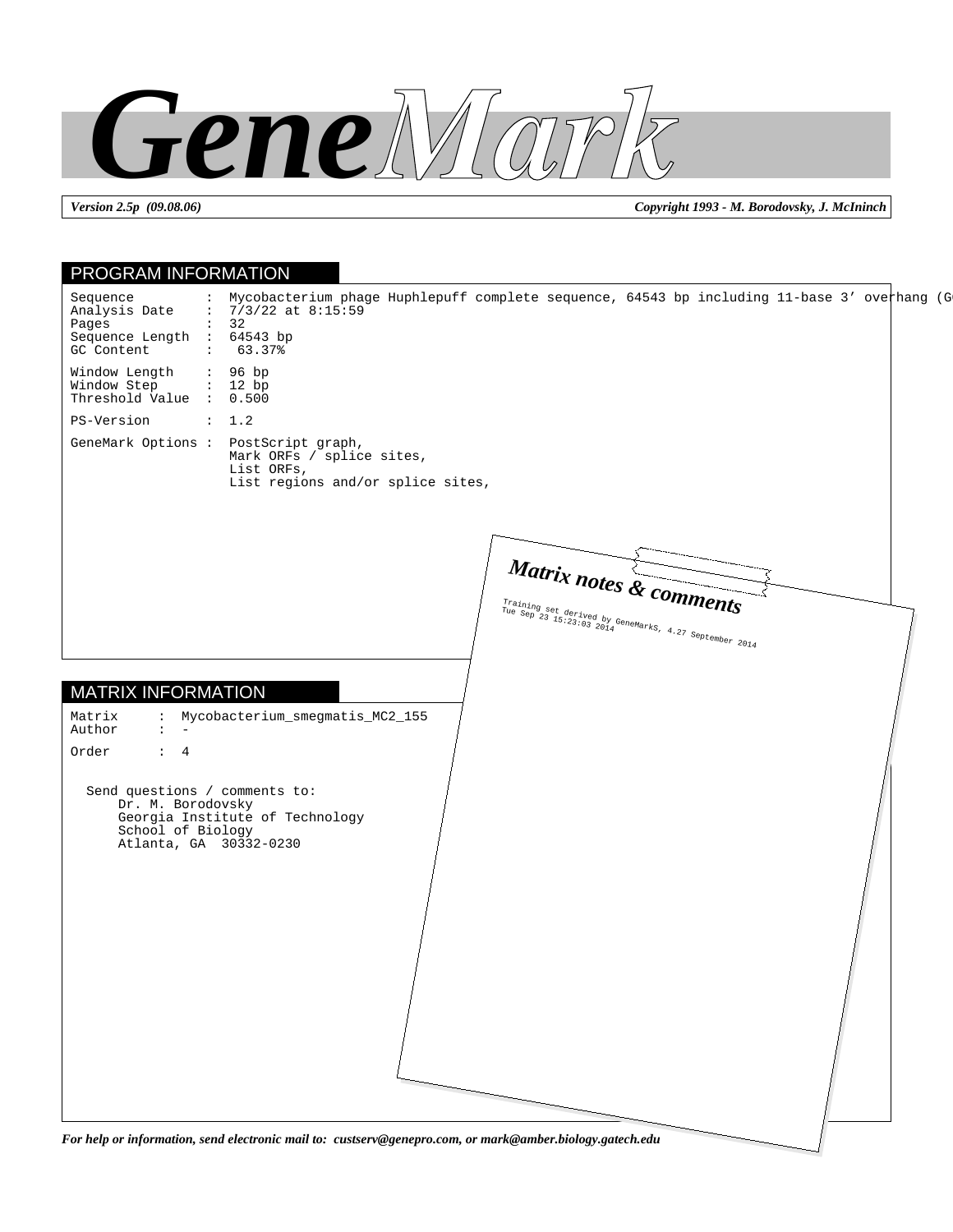

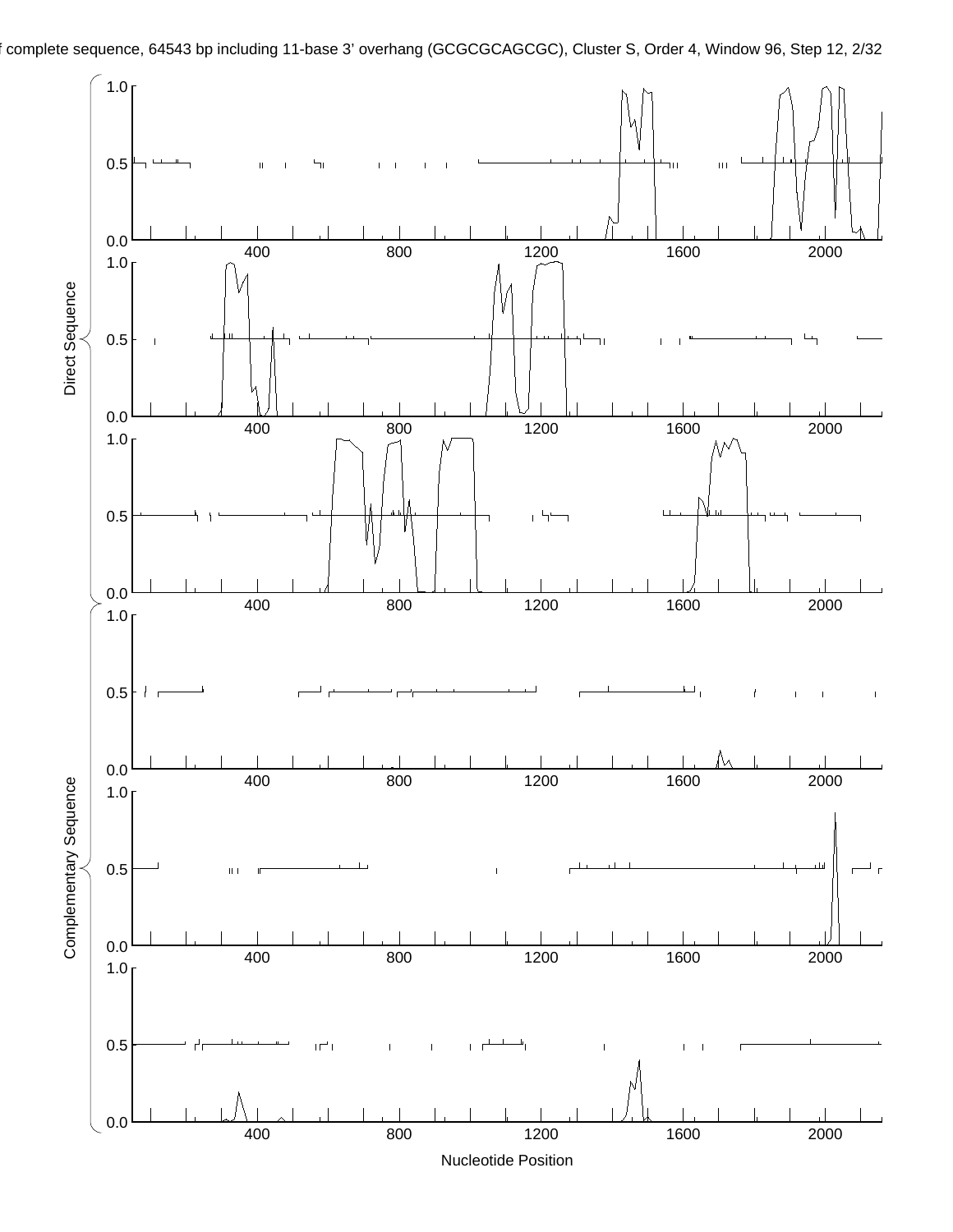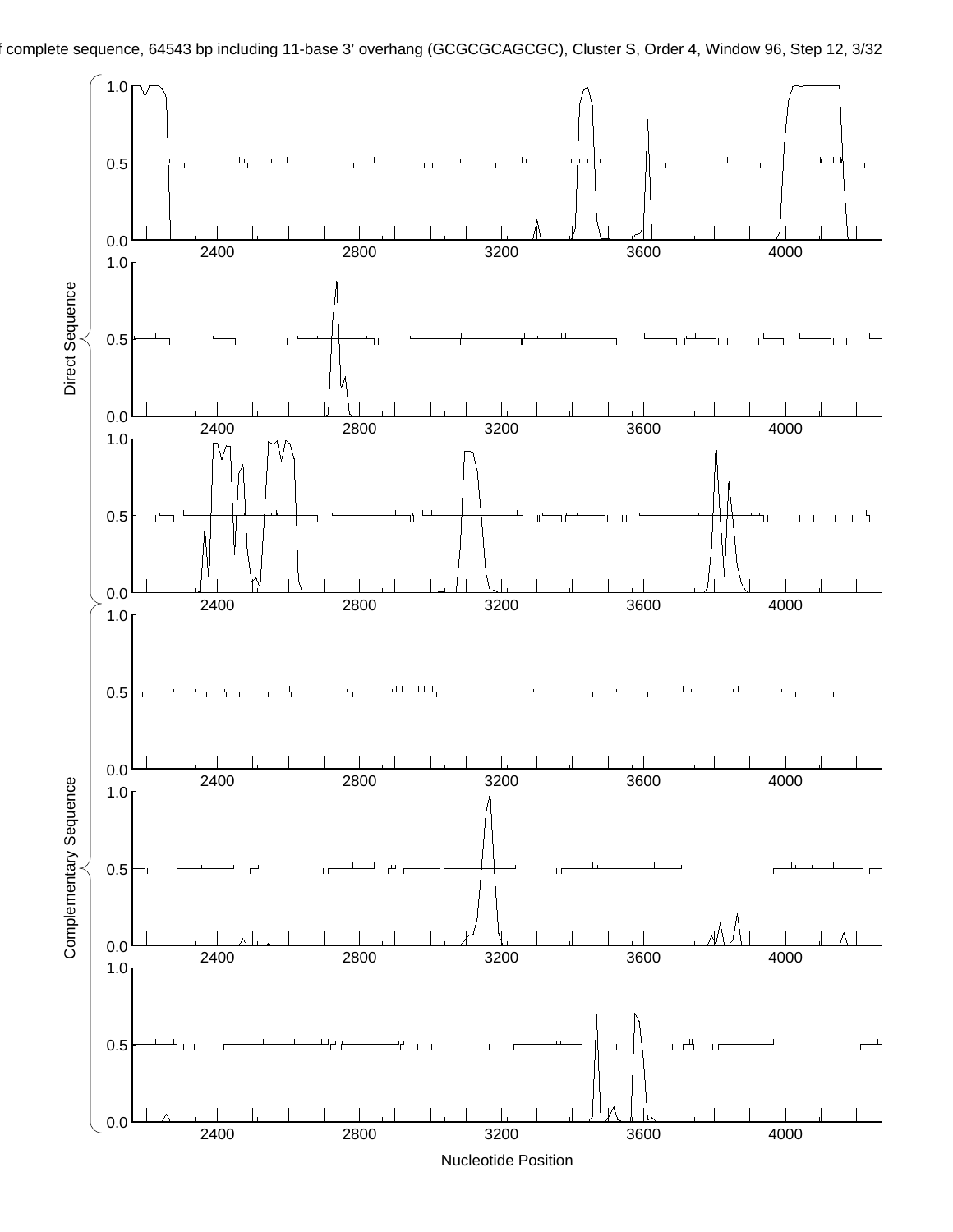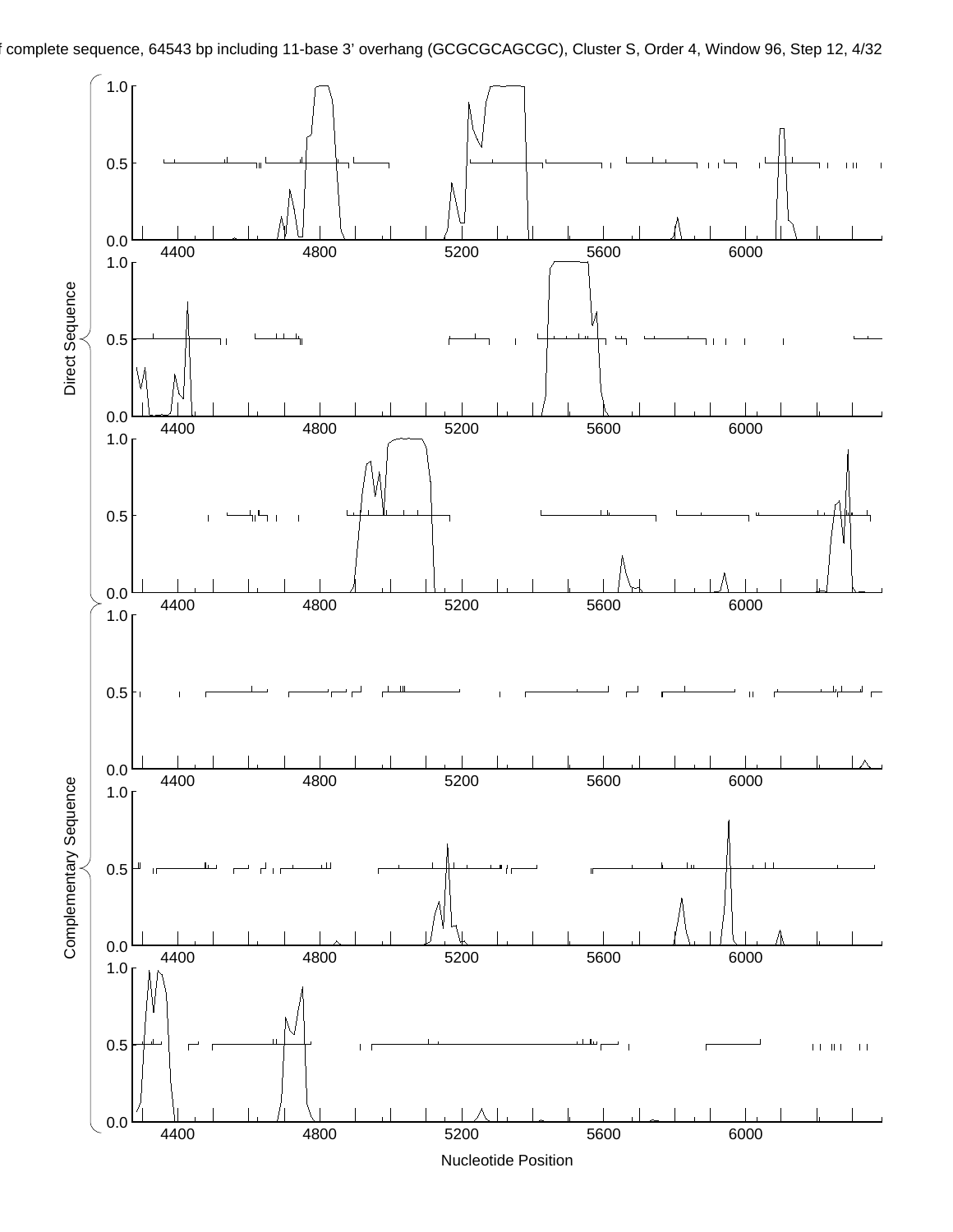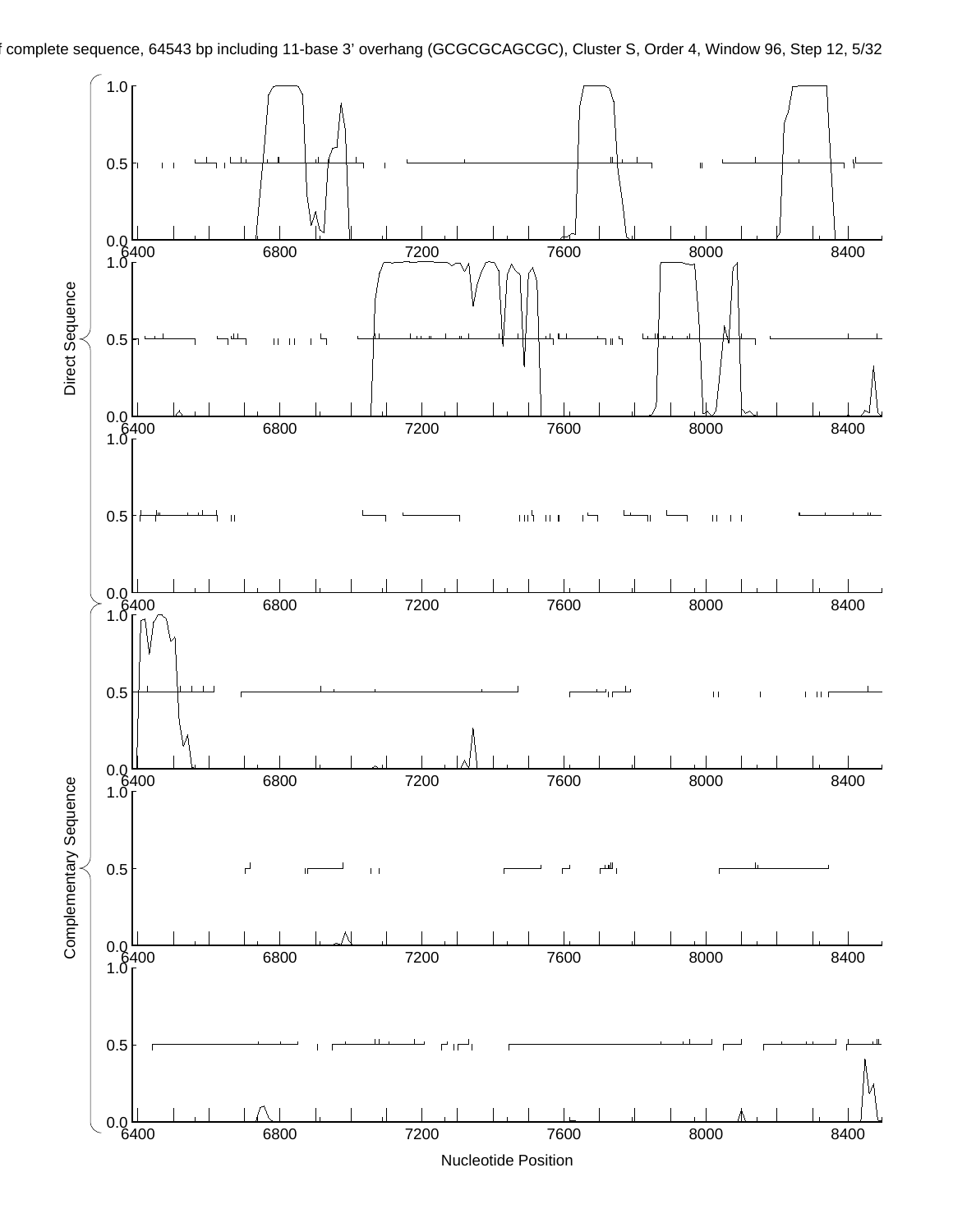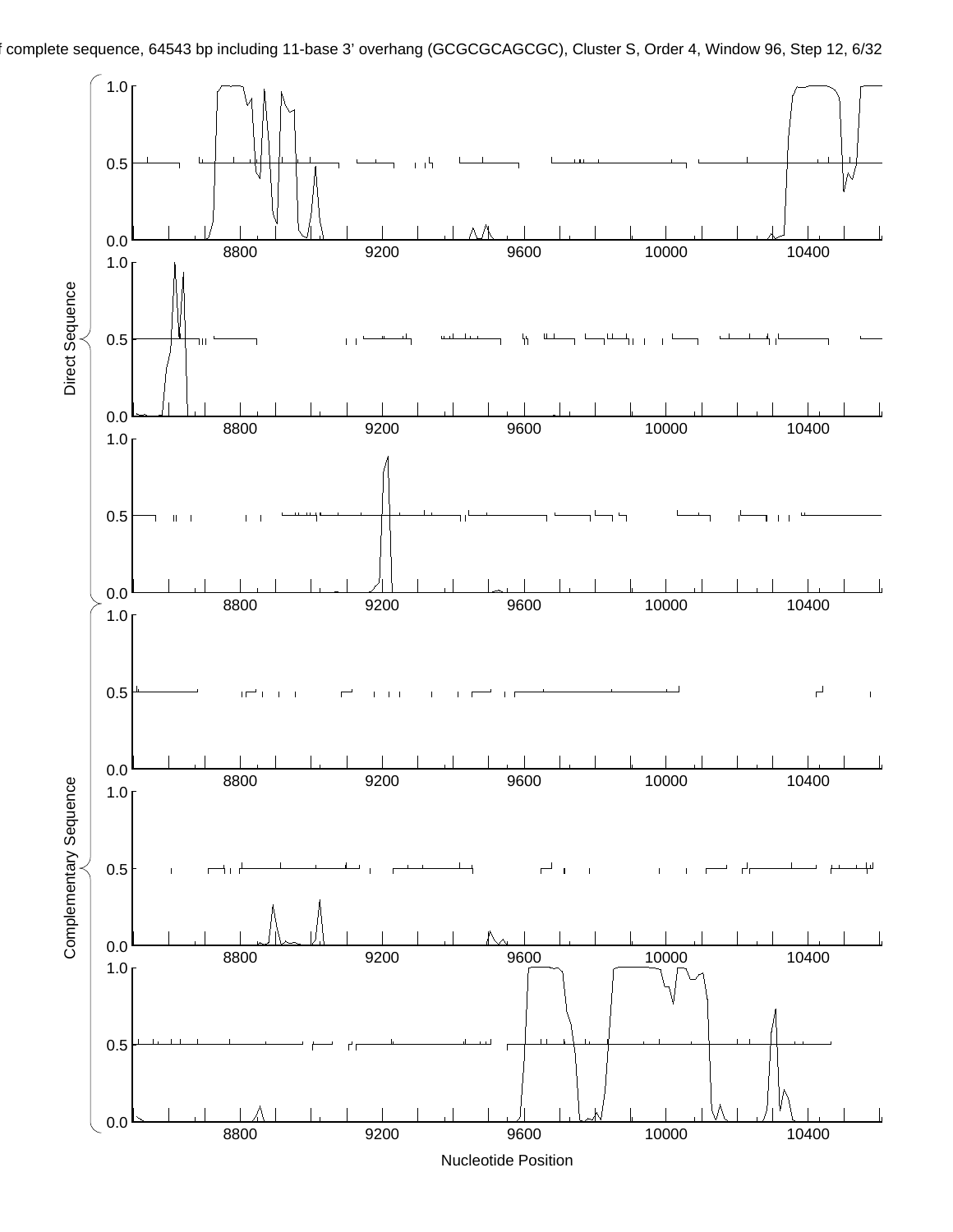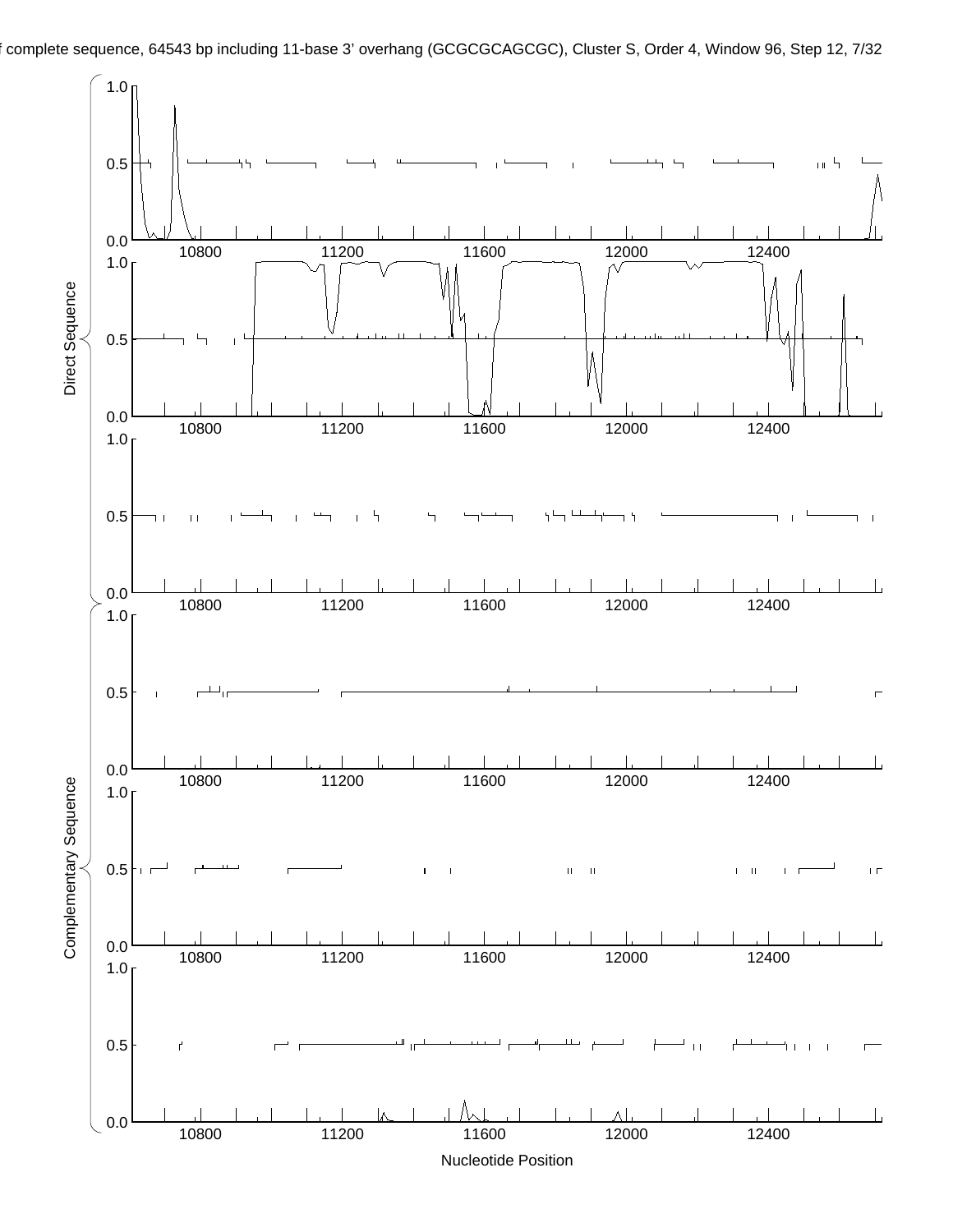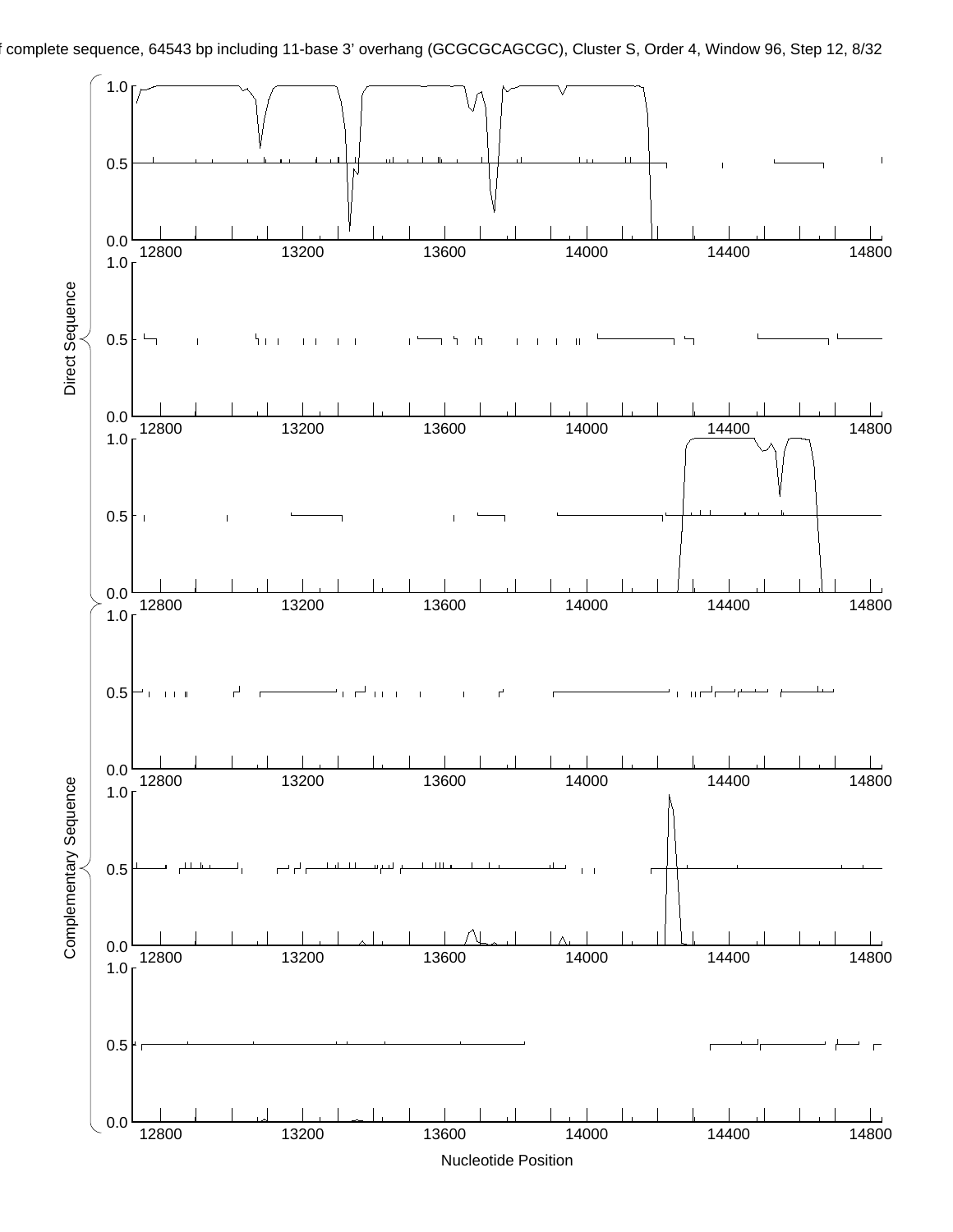

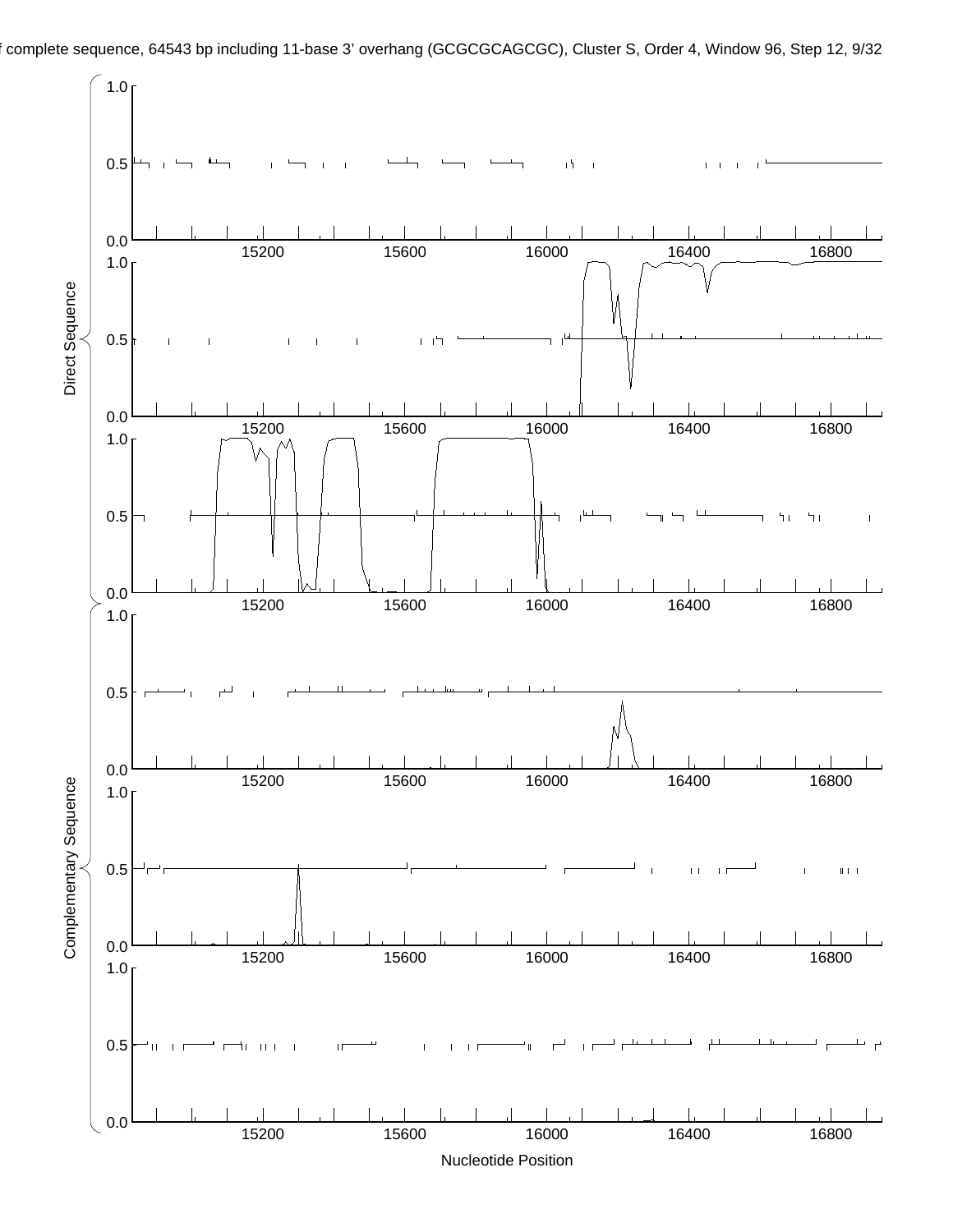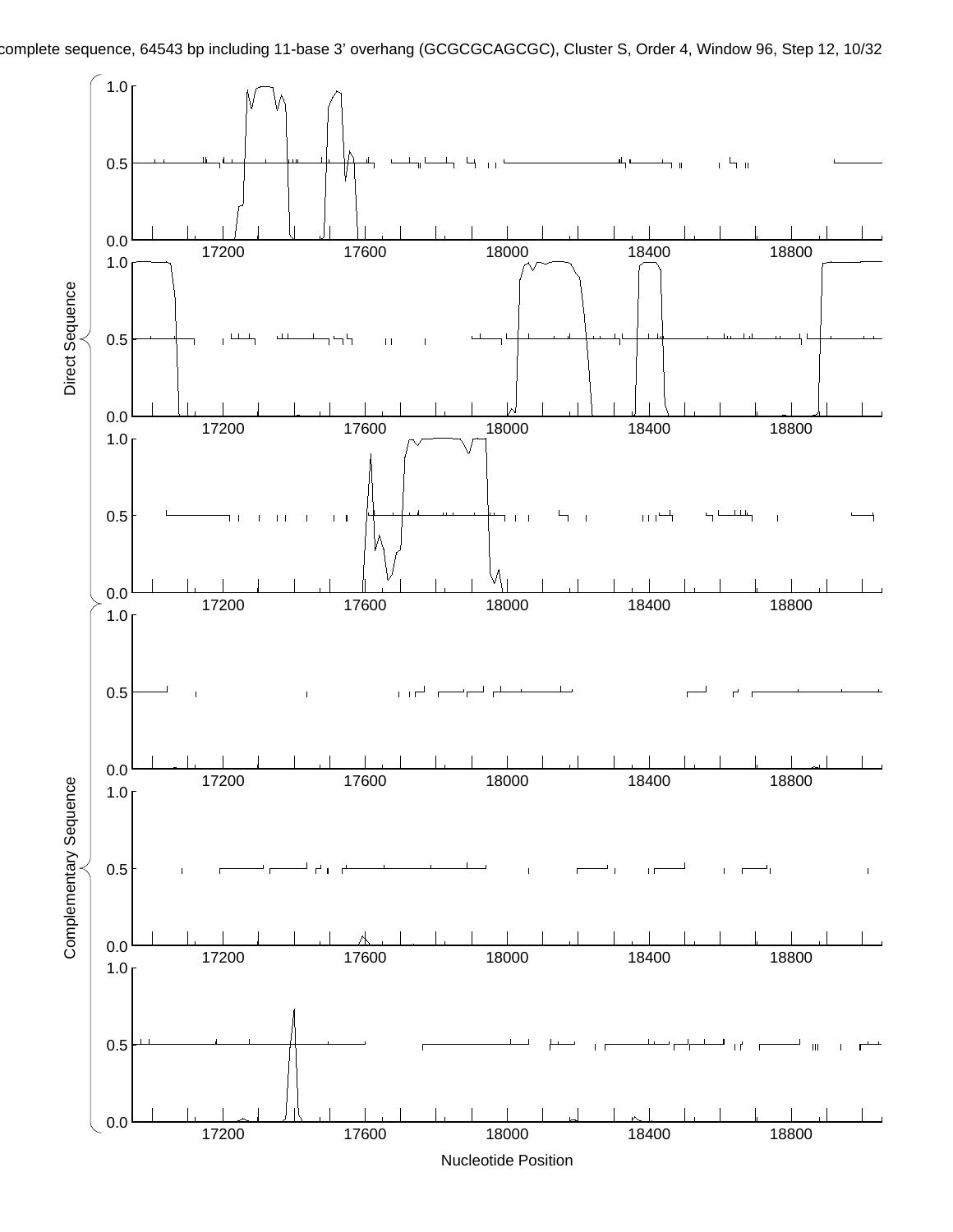

complete sequence, 64543 bp including 11-base 3' overhang (GCGCGCAGCGC), Cluster S, Order 4, Window 96, Step 12, 11/32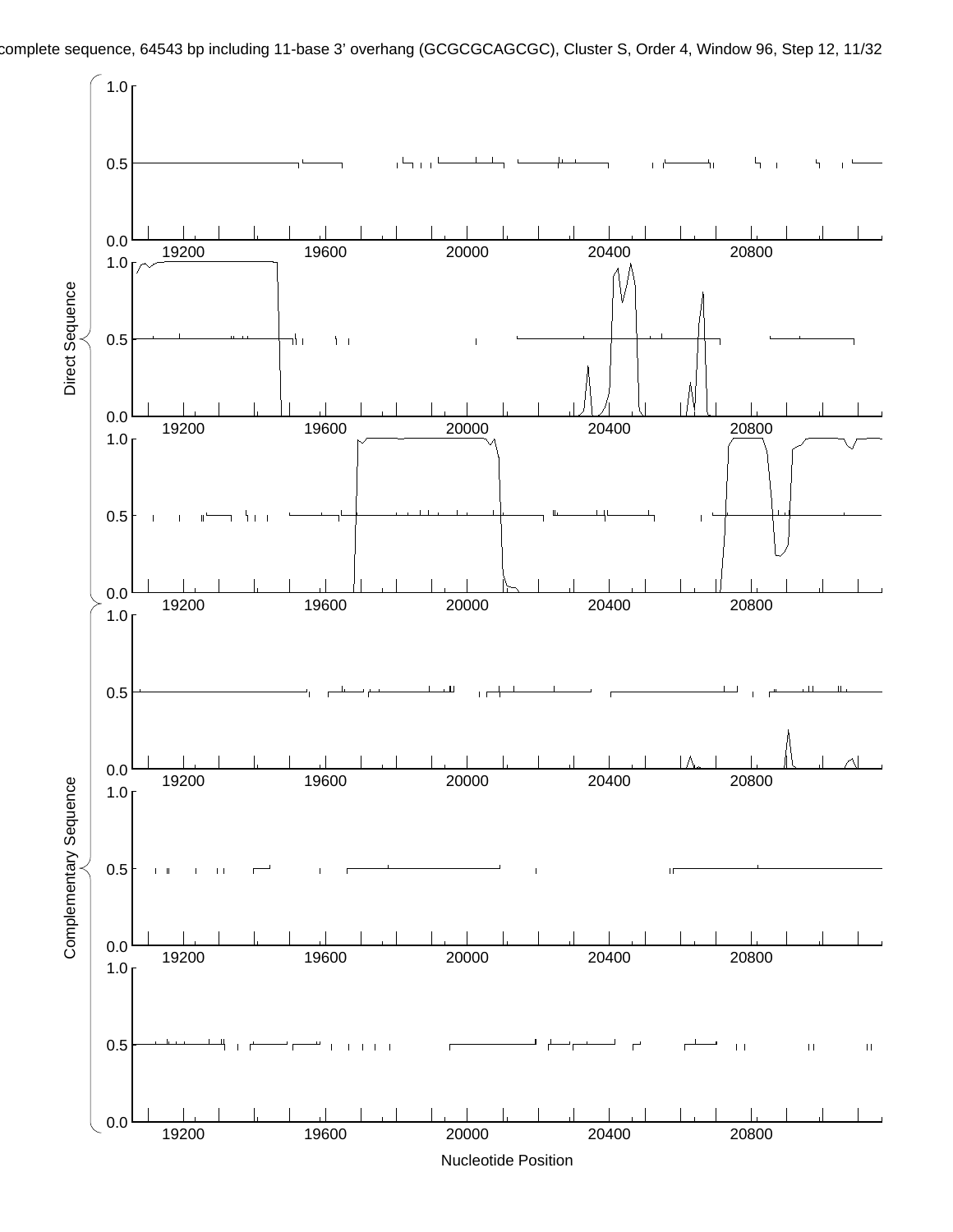

complete sequence, 64543 bp including 11-base 3' overhang (GCGCGCAGCGC), Cluster S, Order 4, Window 96, Step 12, 12/32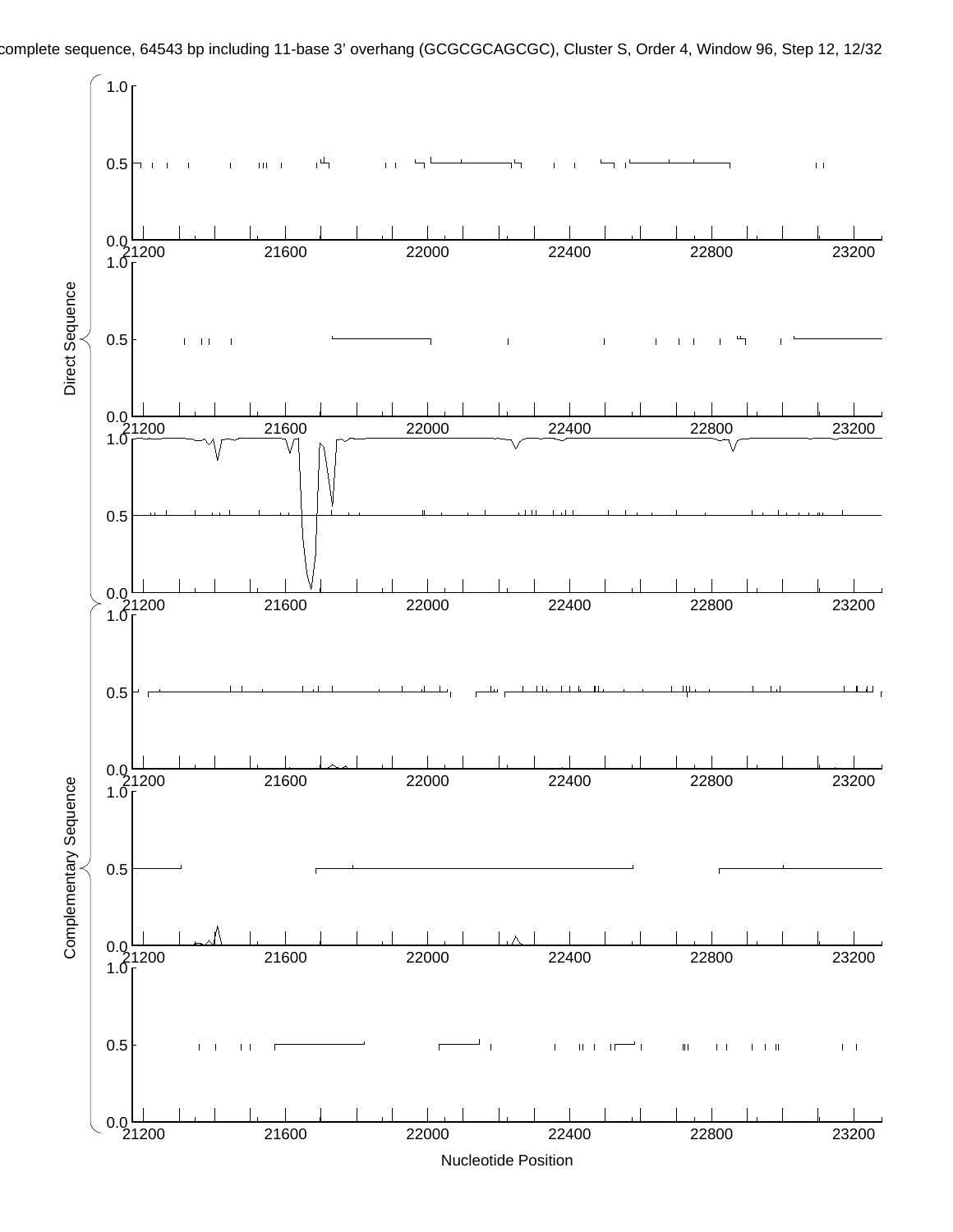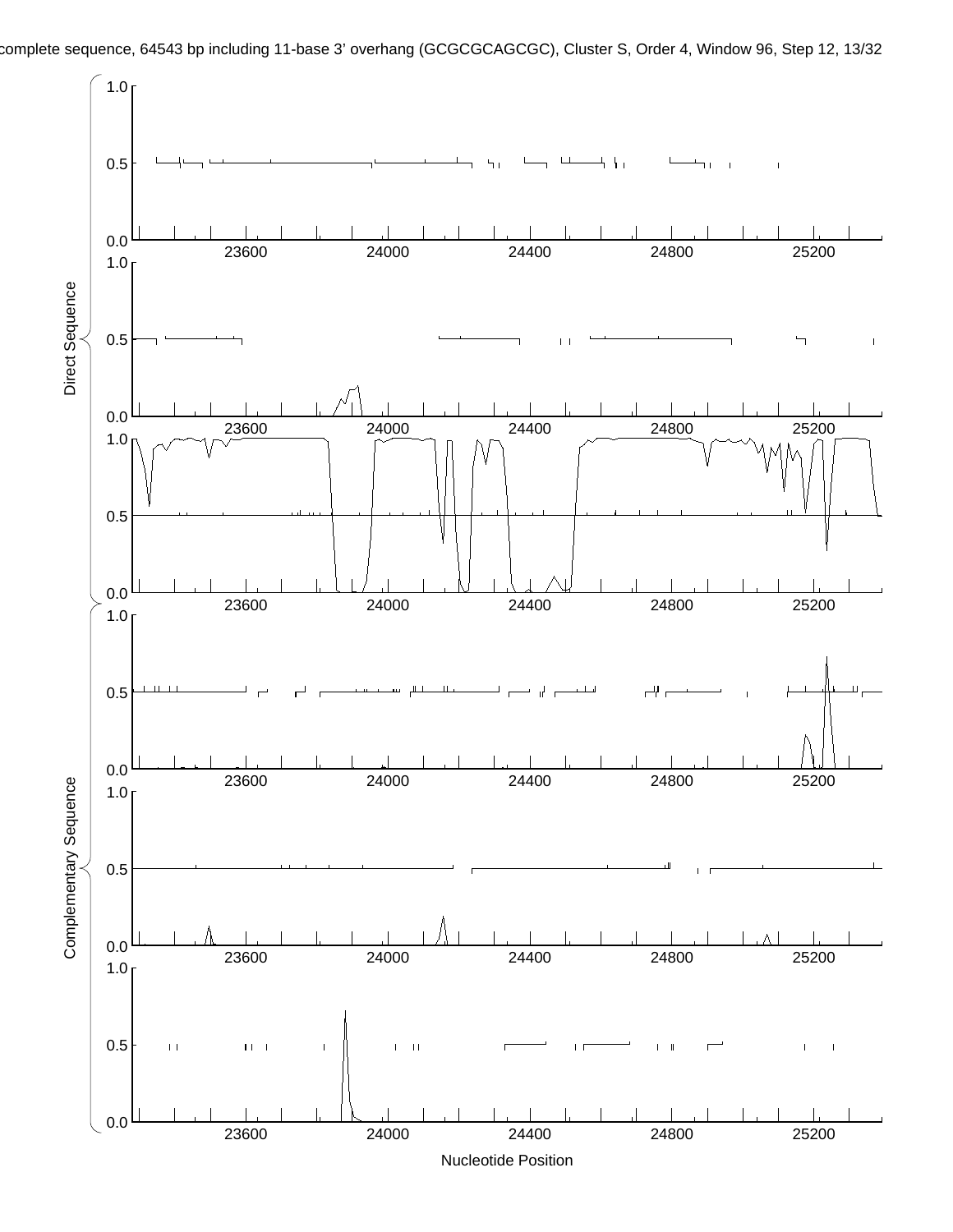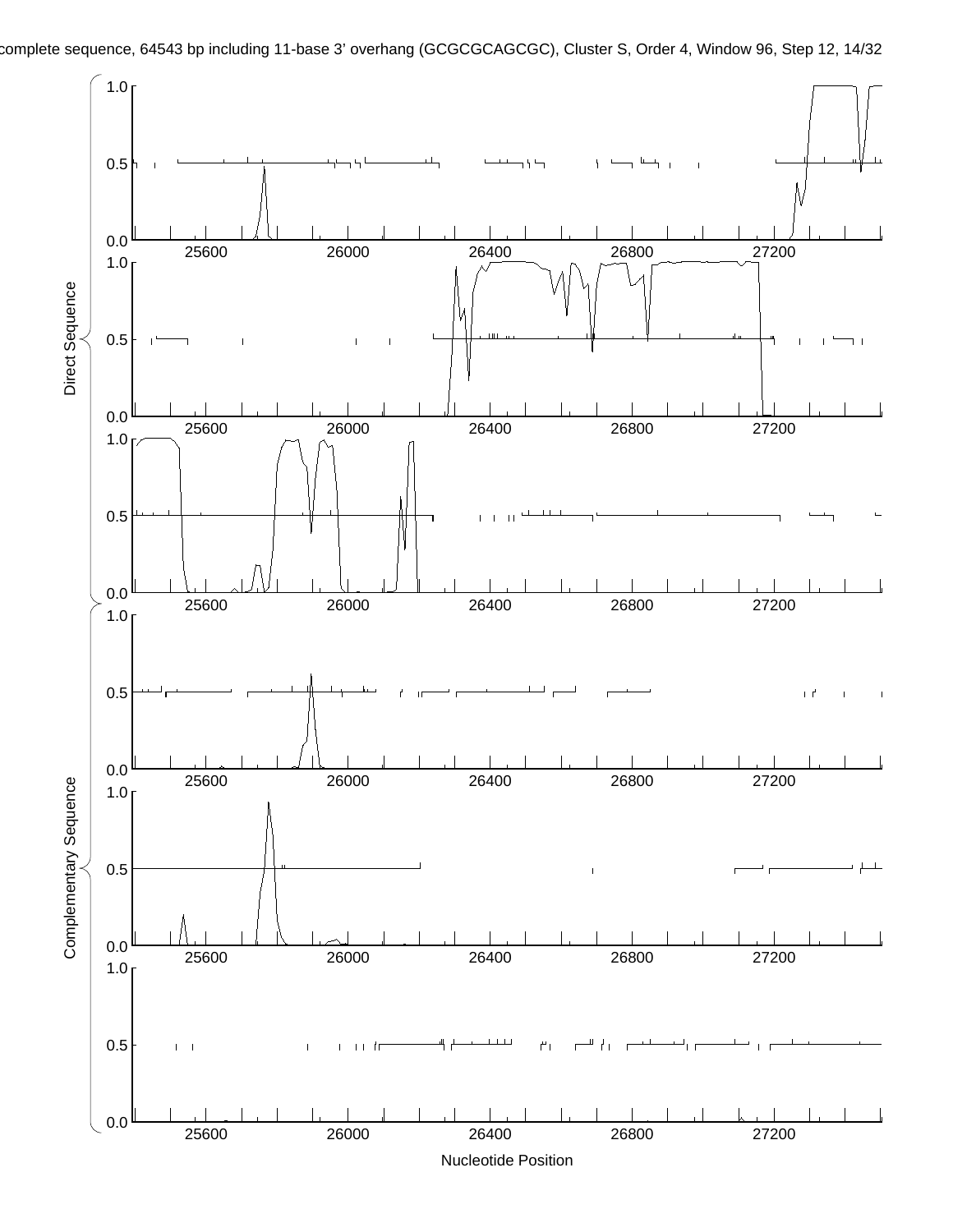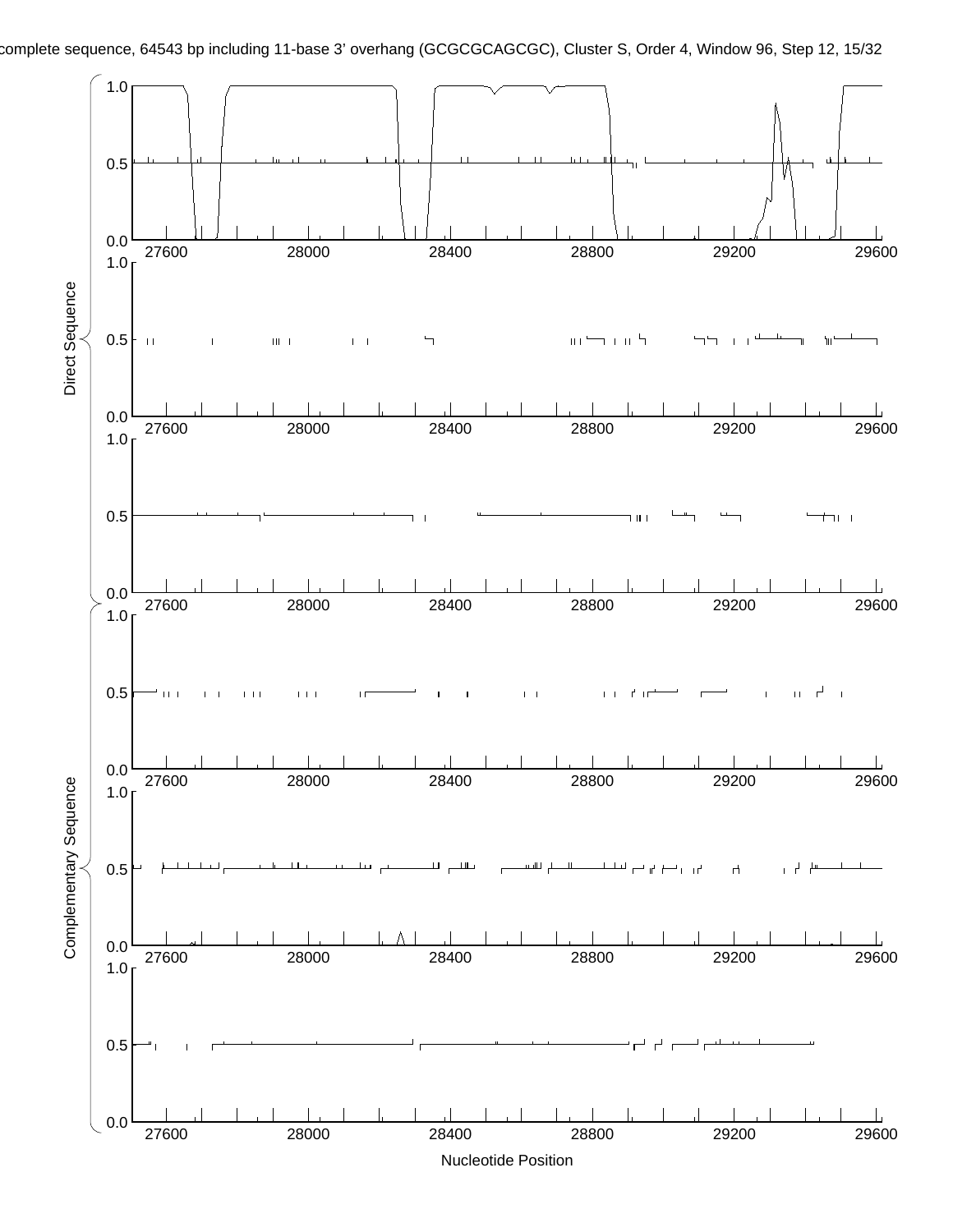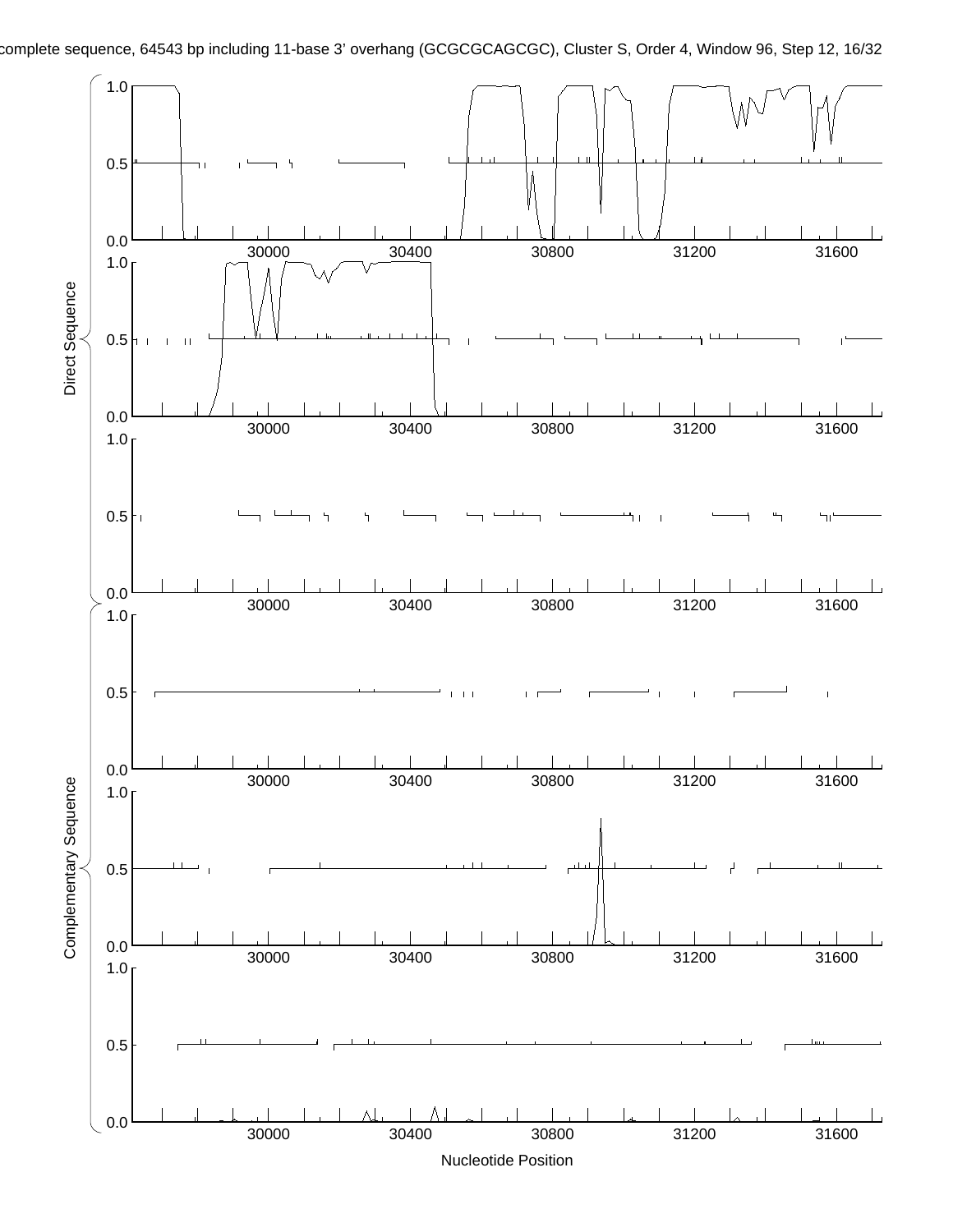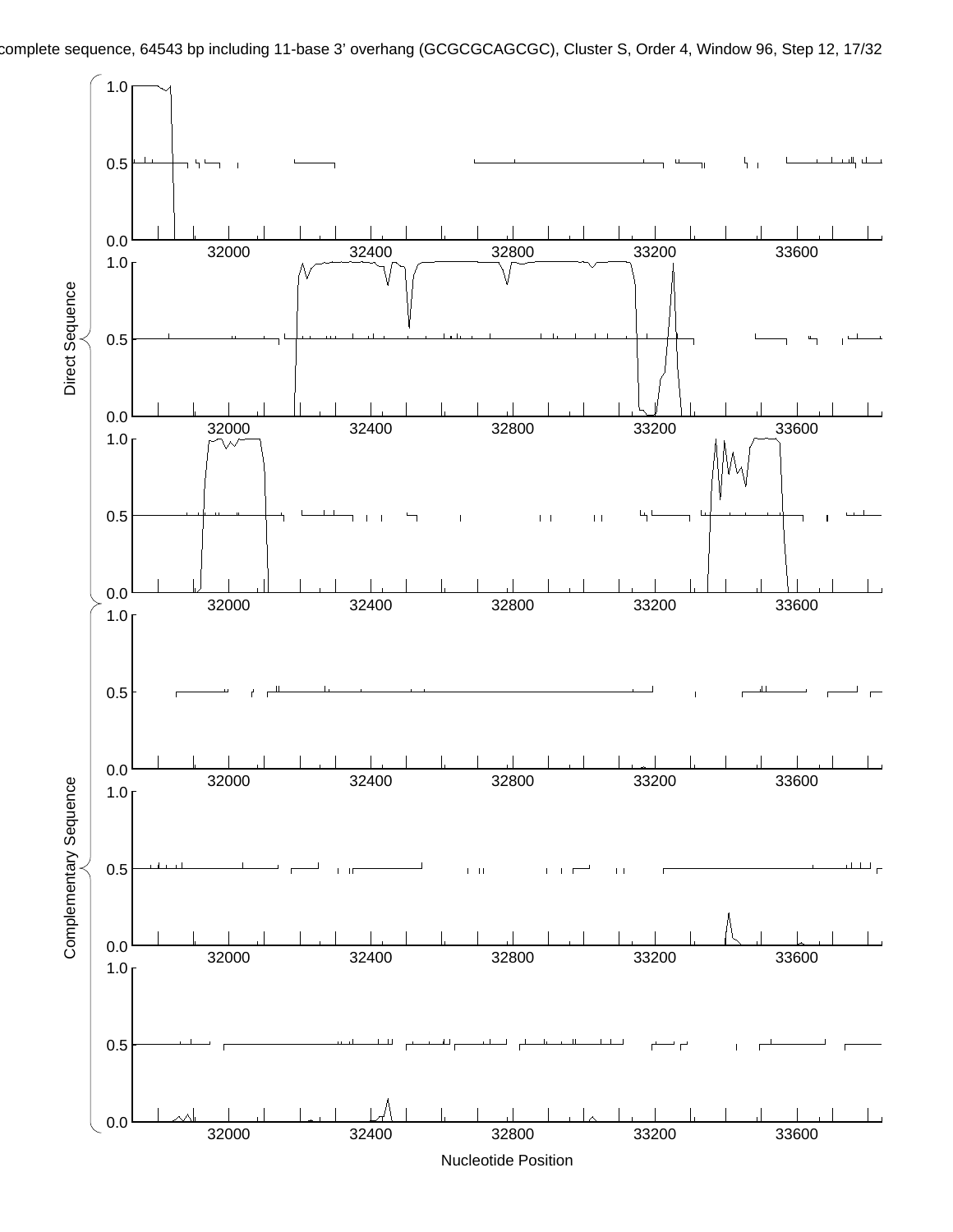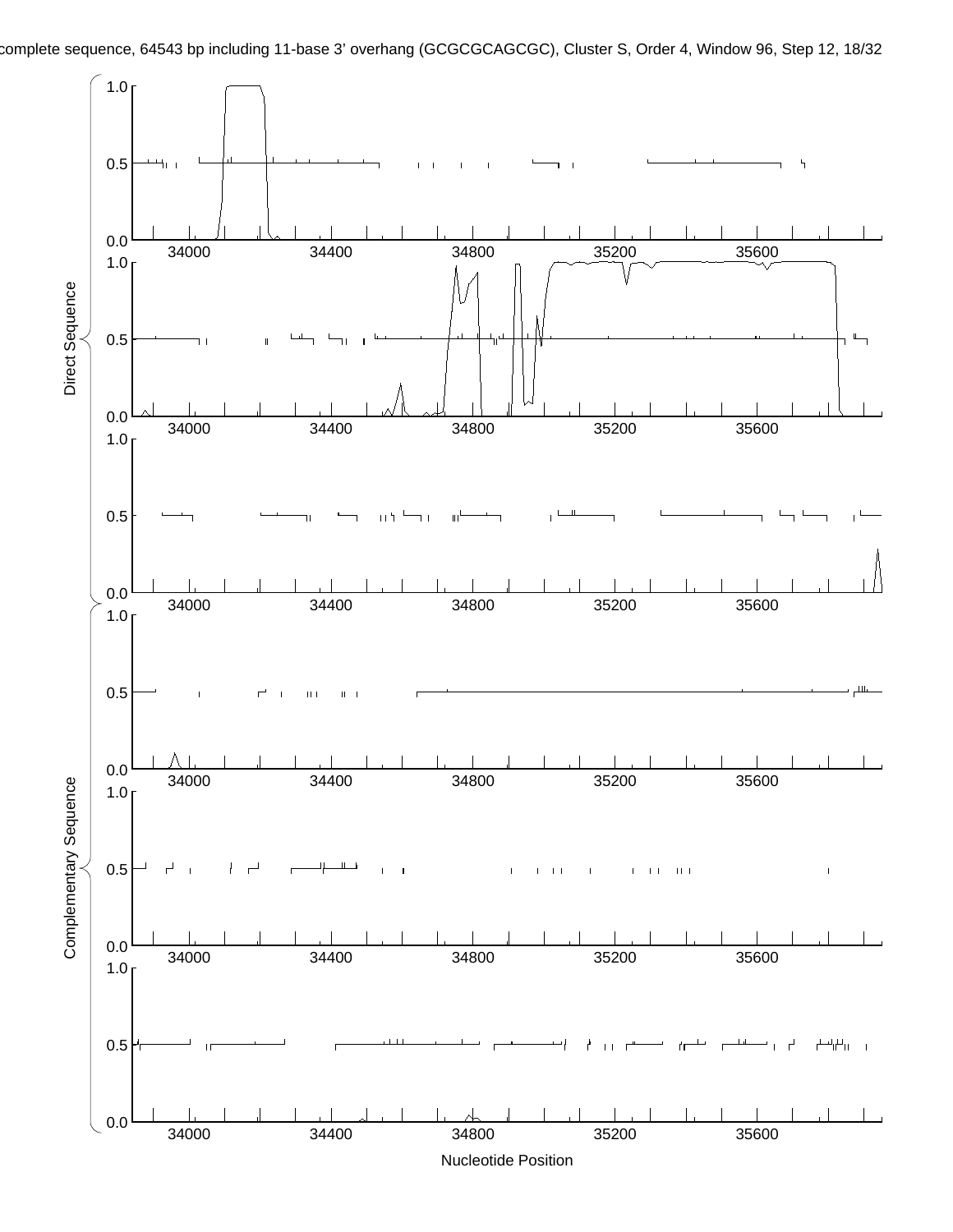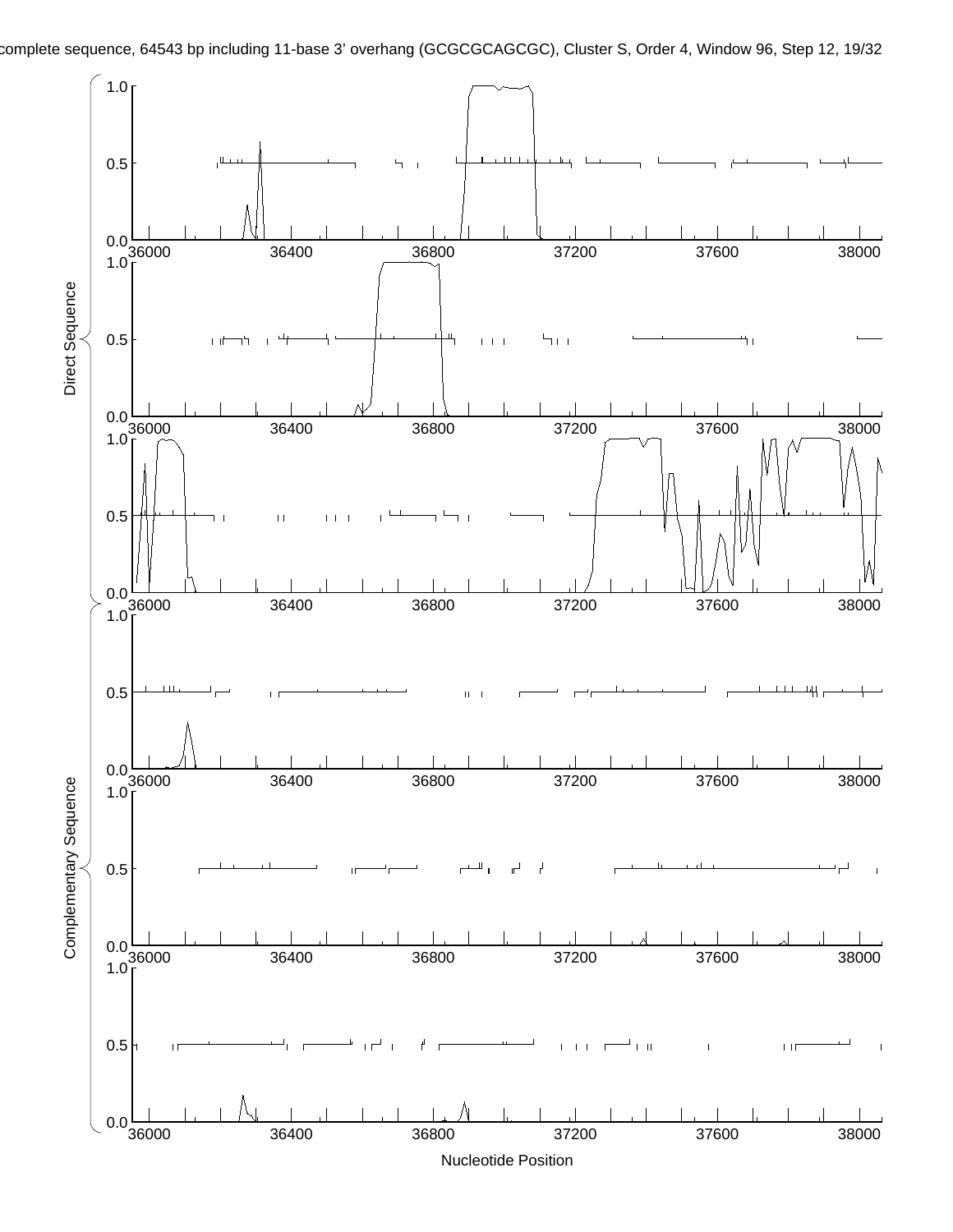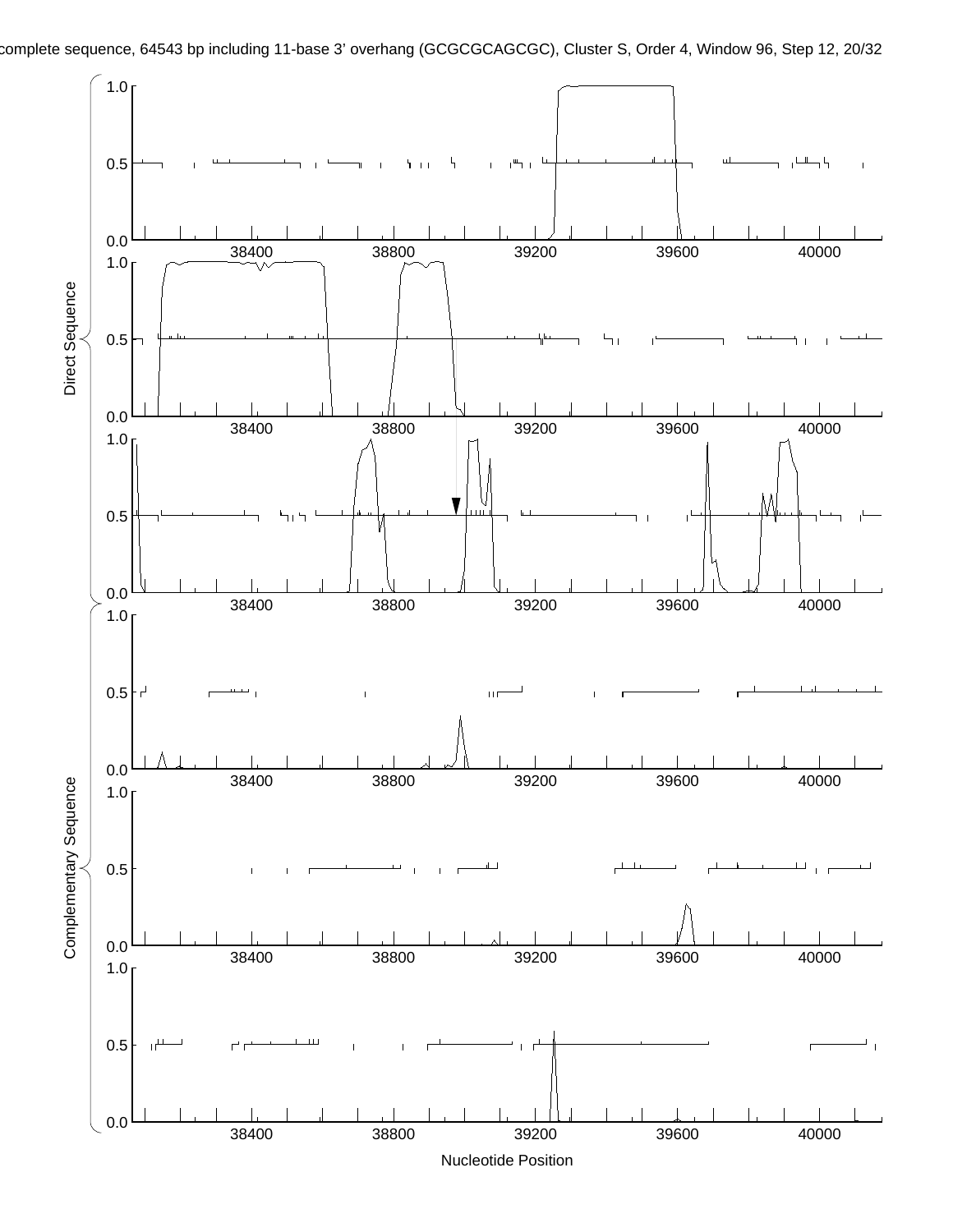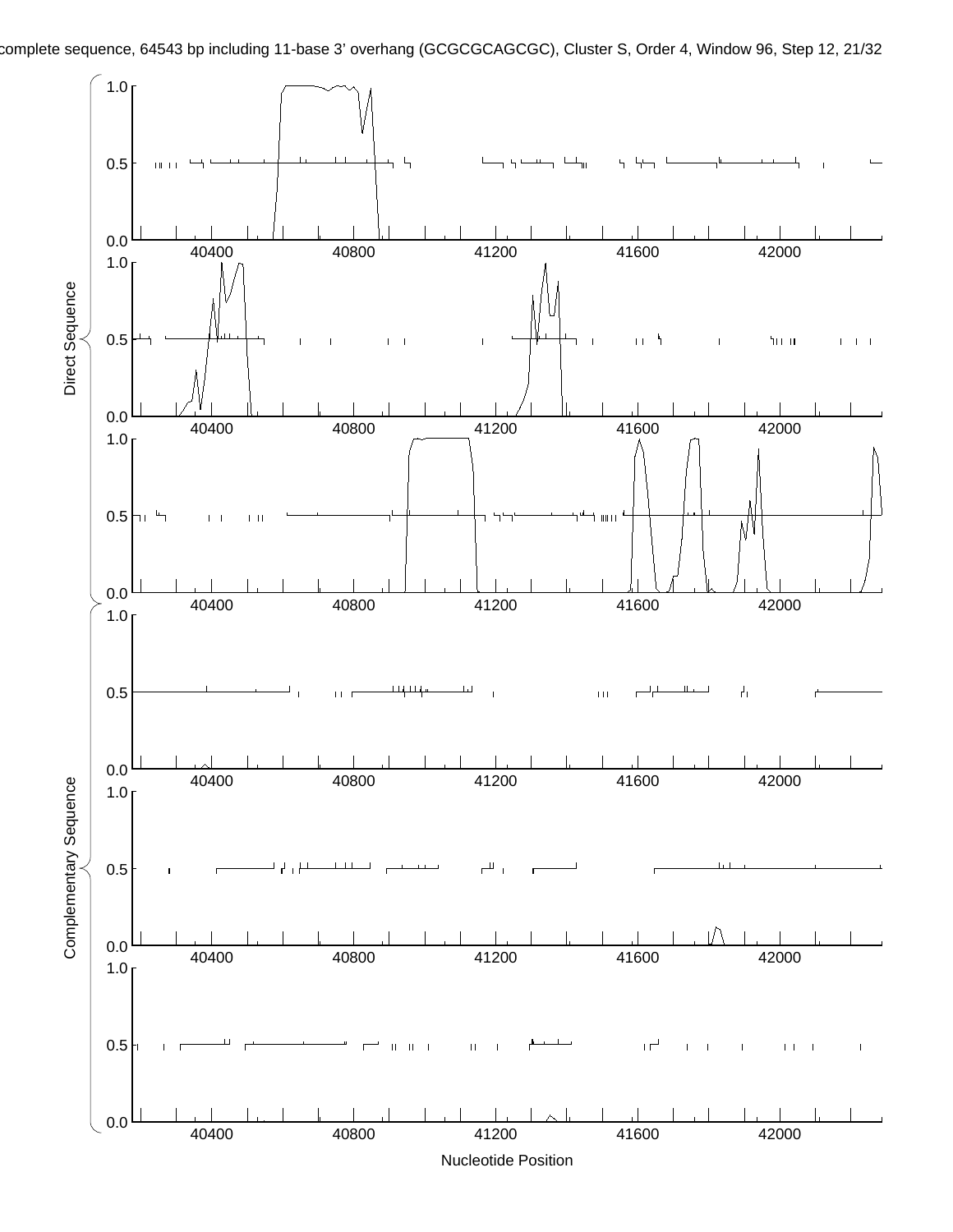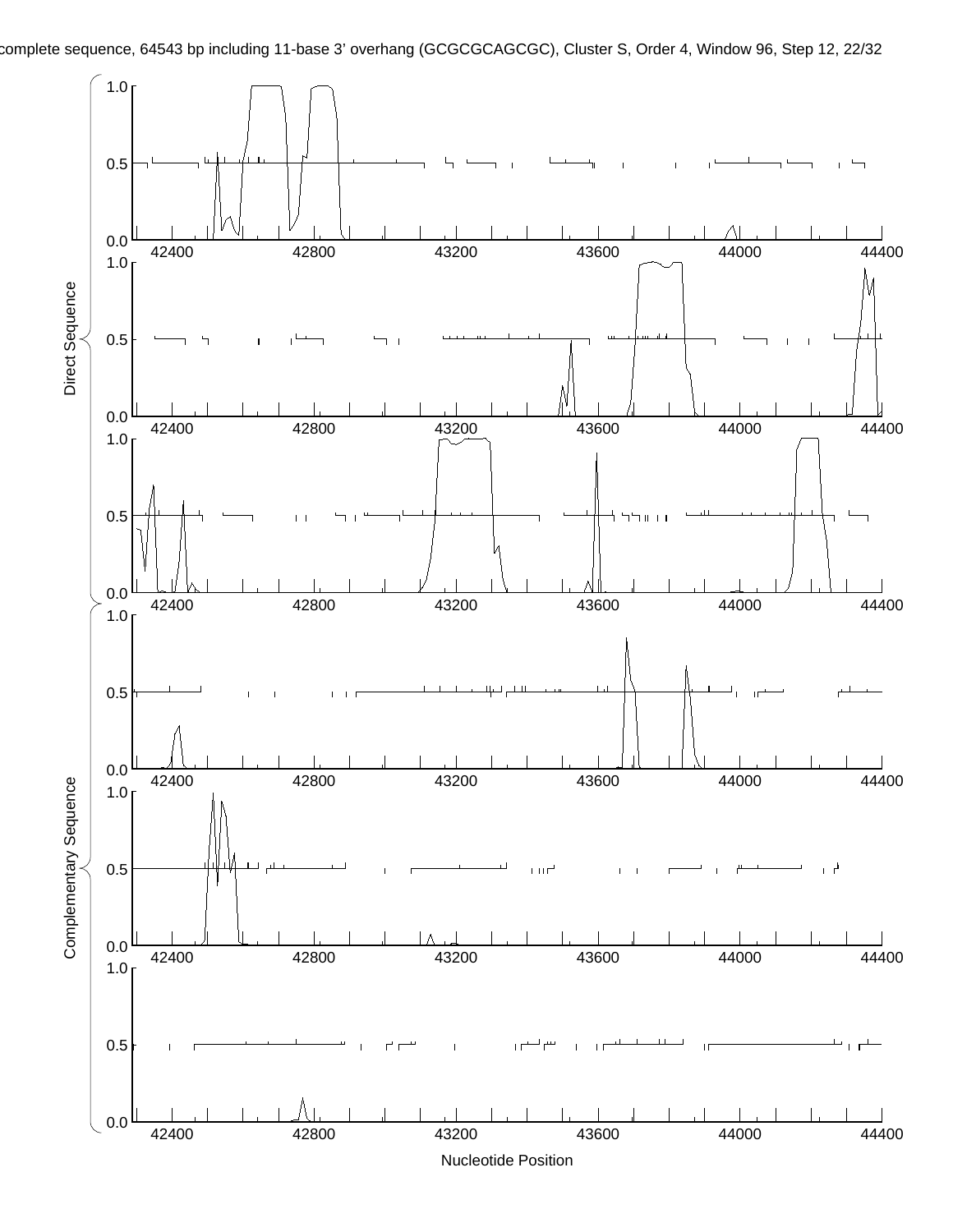

Nucleotide Position

complete sequence, 64543 bp including 11-base 3' overhang (GCGCGCAGCGC), Cluster S, Order 4, Window 96, Step 12, 23/32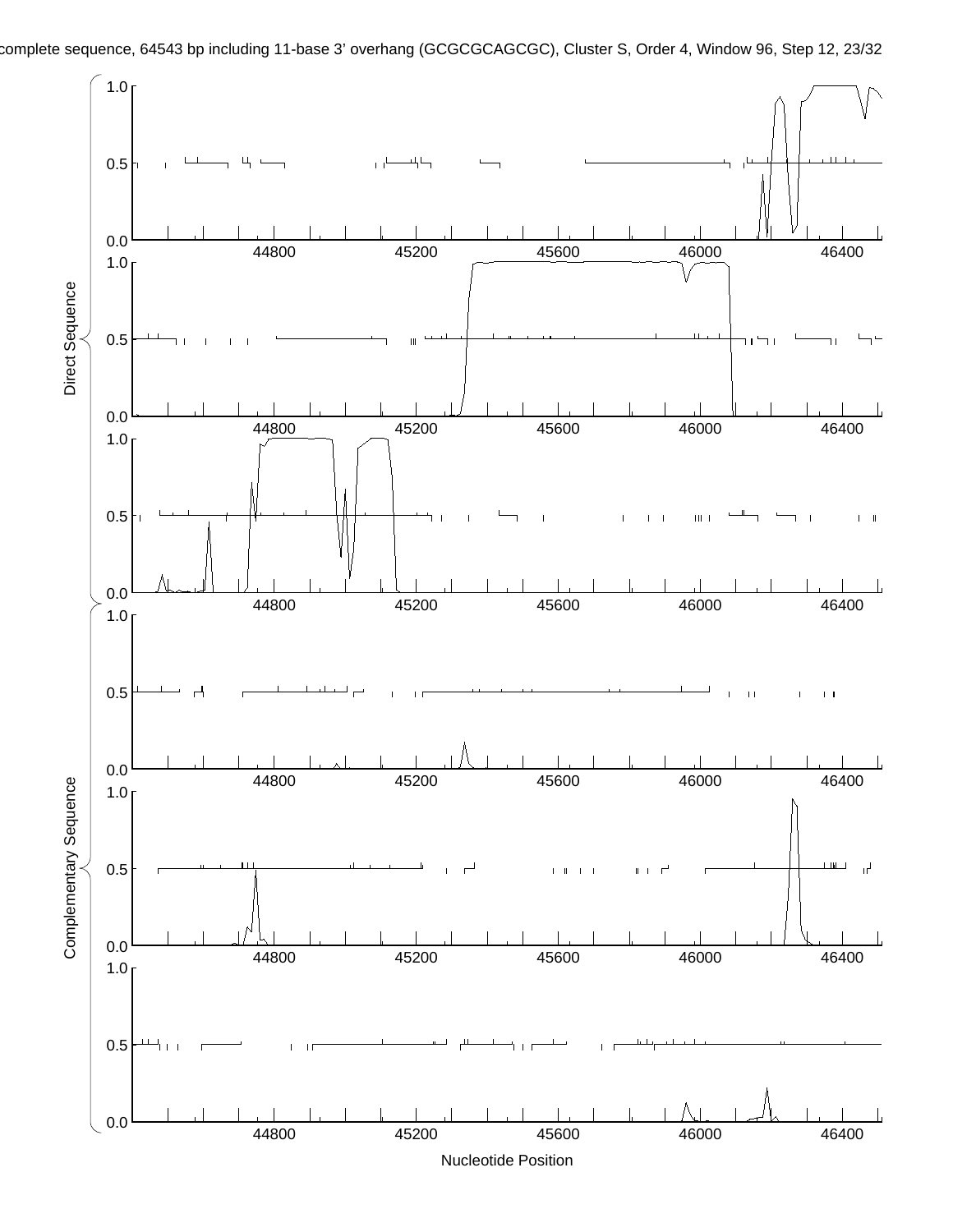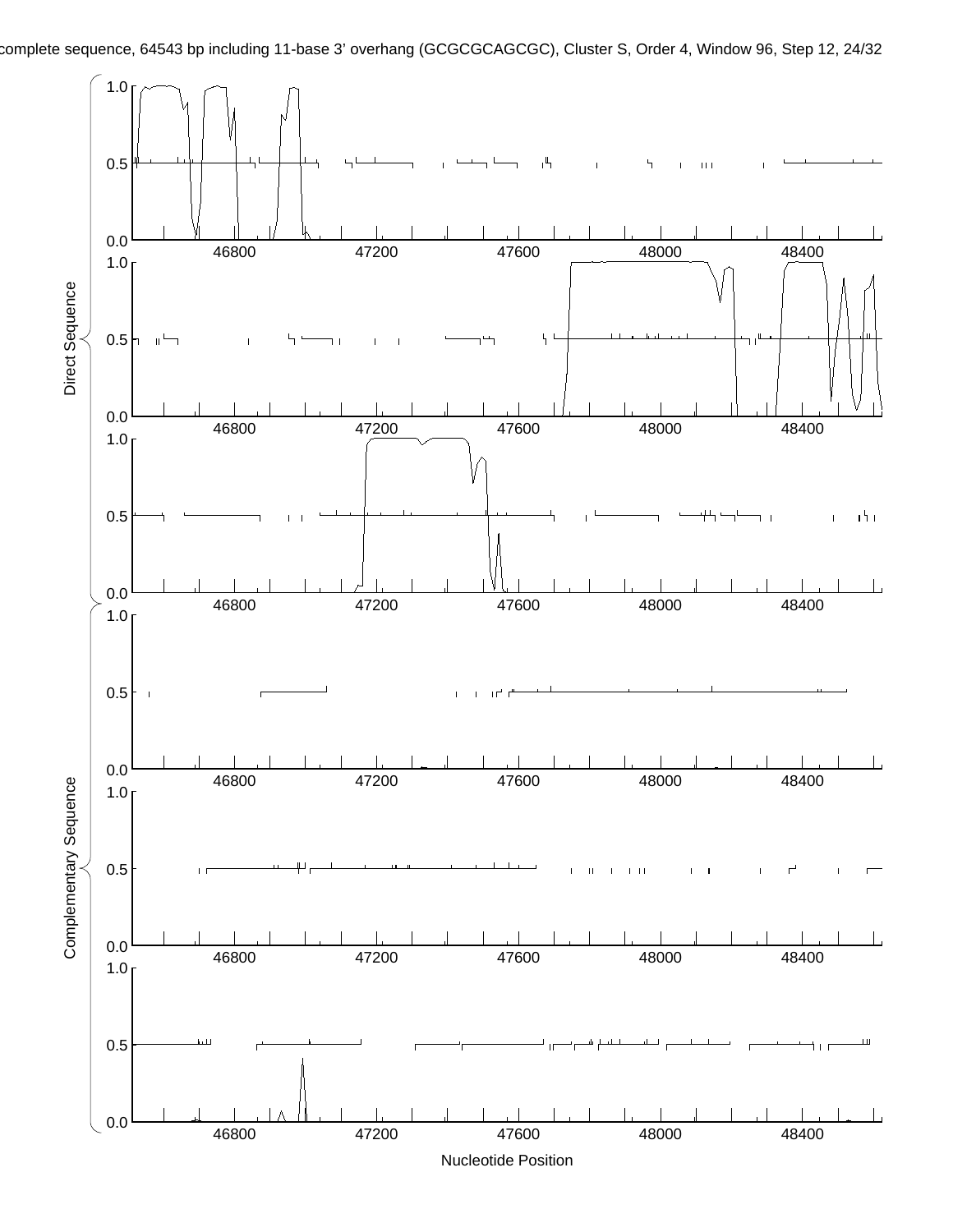

complete sequence, 64543 bp including 11-base 3' overhang (GCGCGCAGCGC), Cluster S, Order 4, Window 96, Step 12, 25/32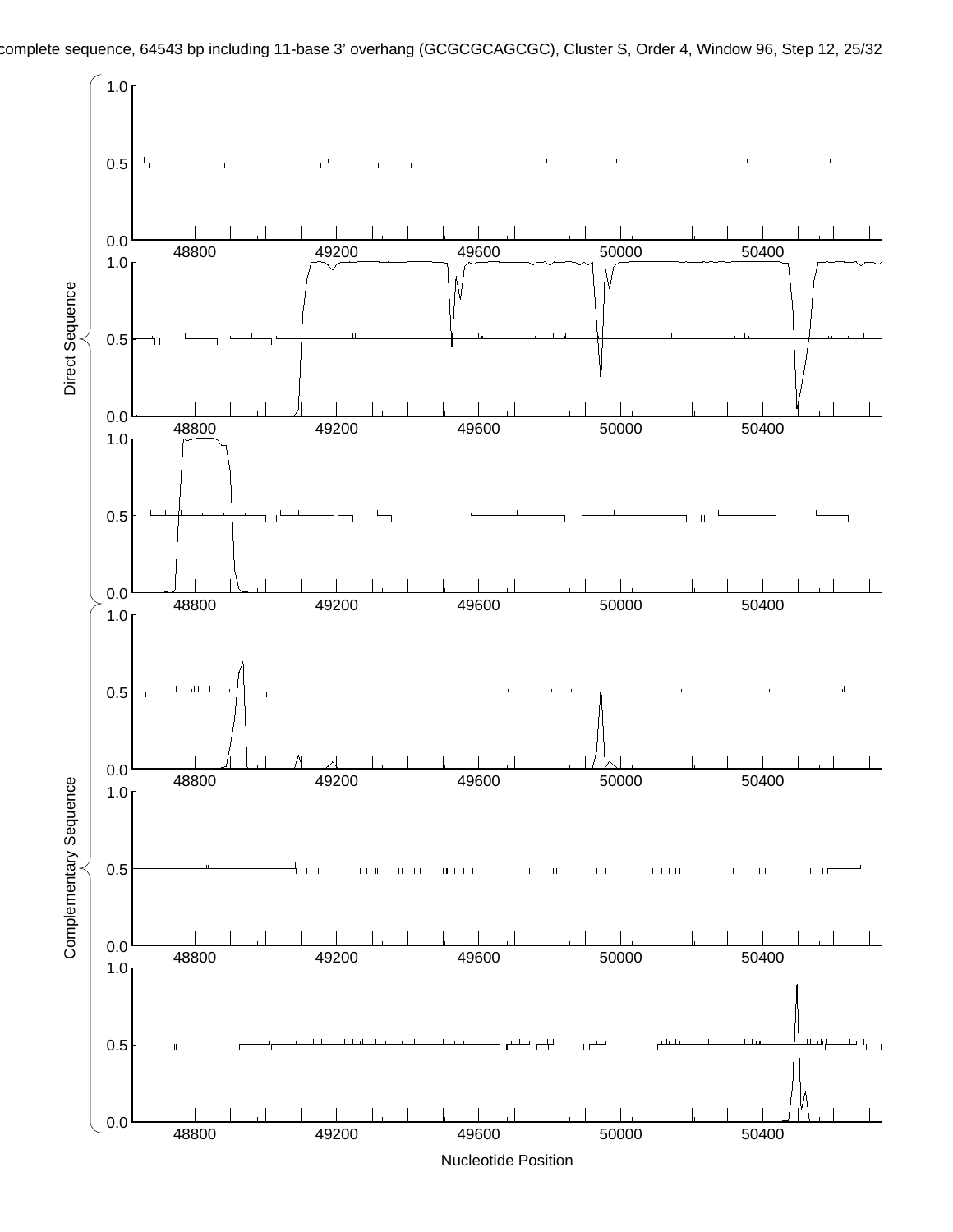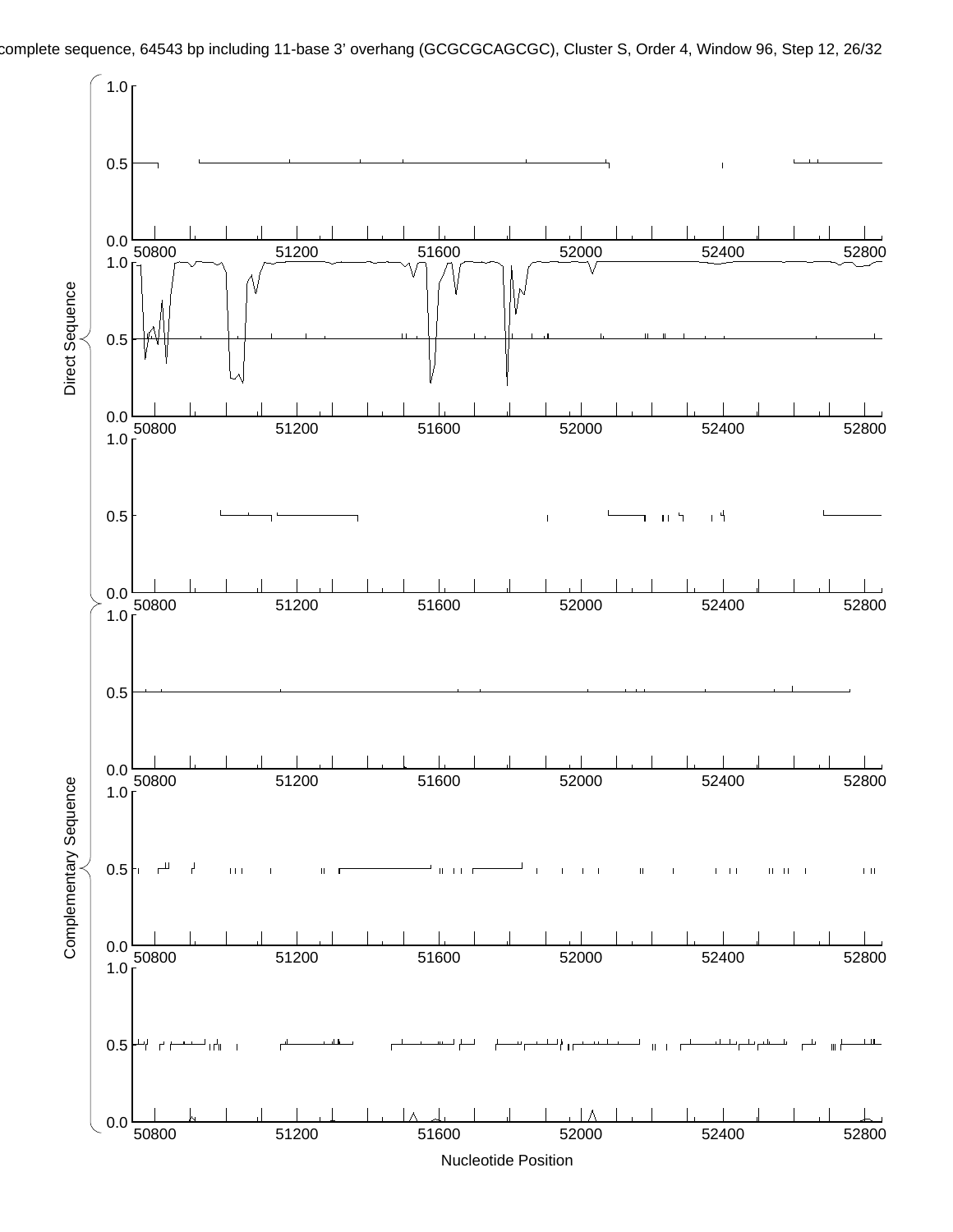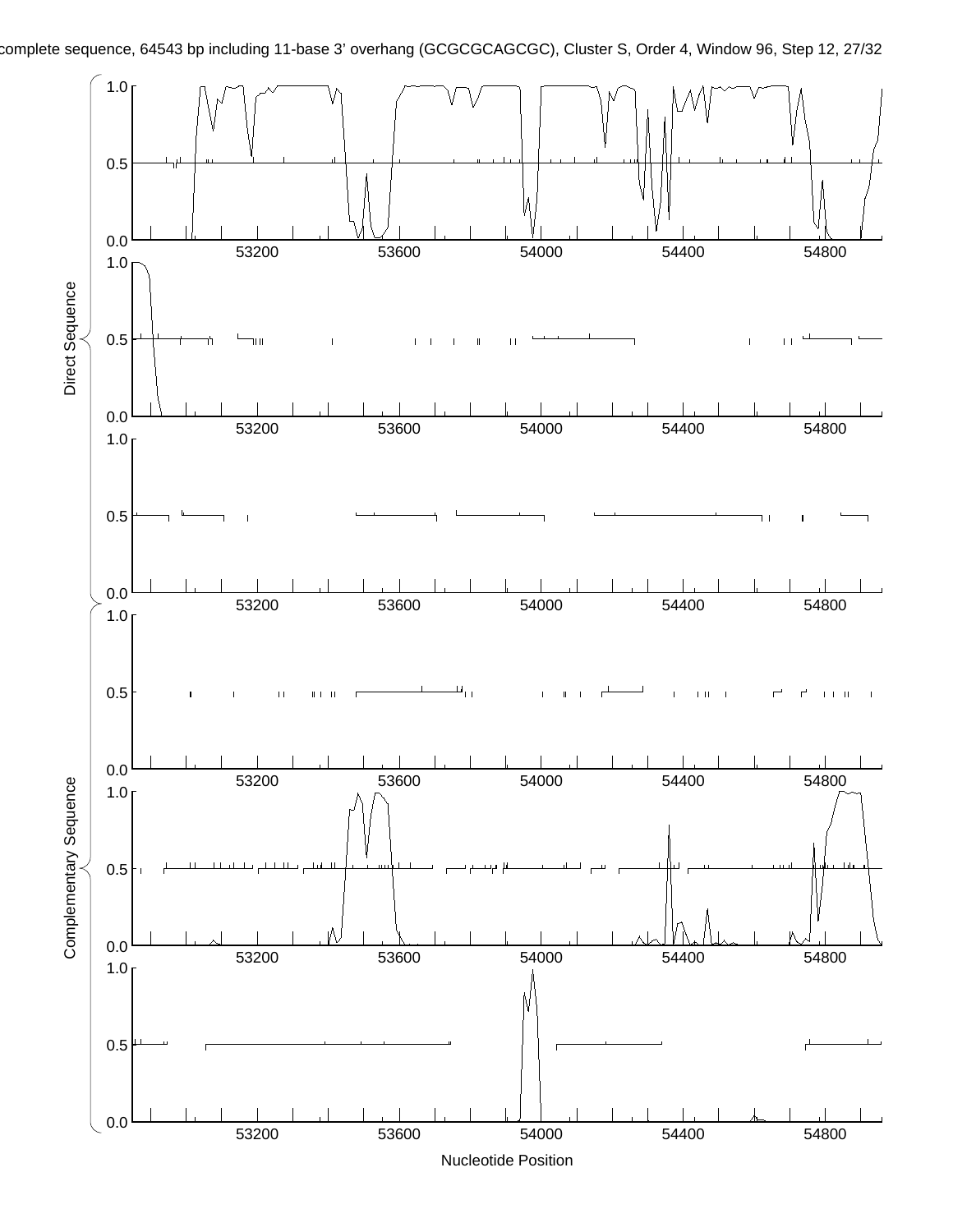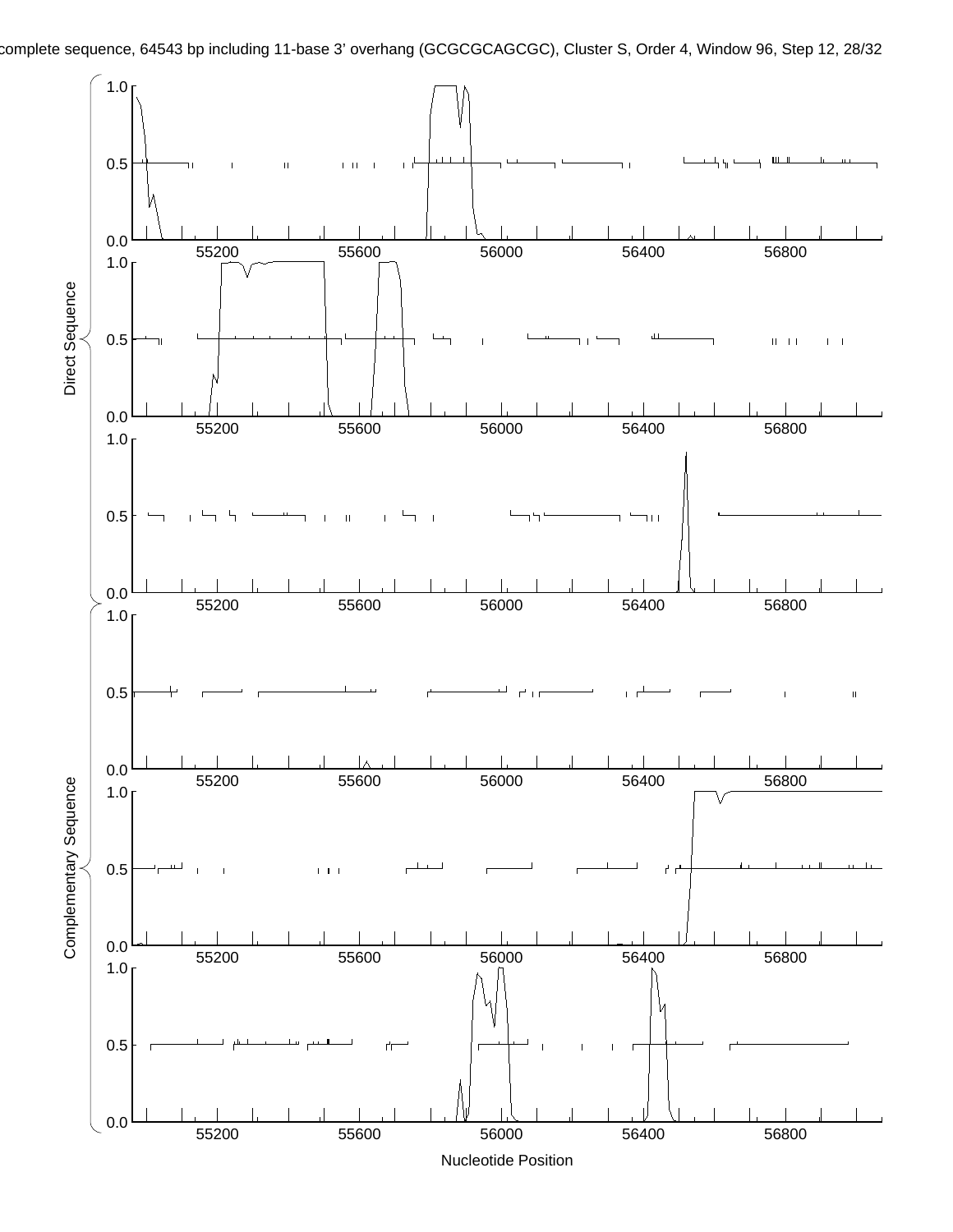

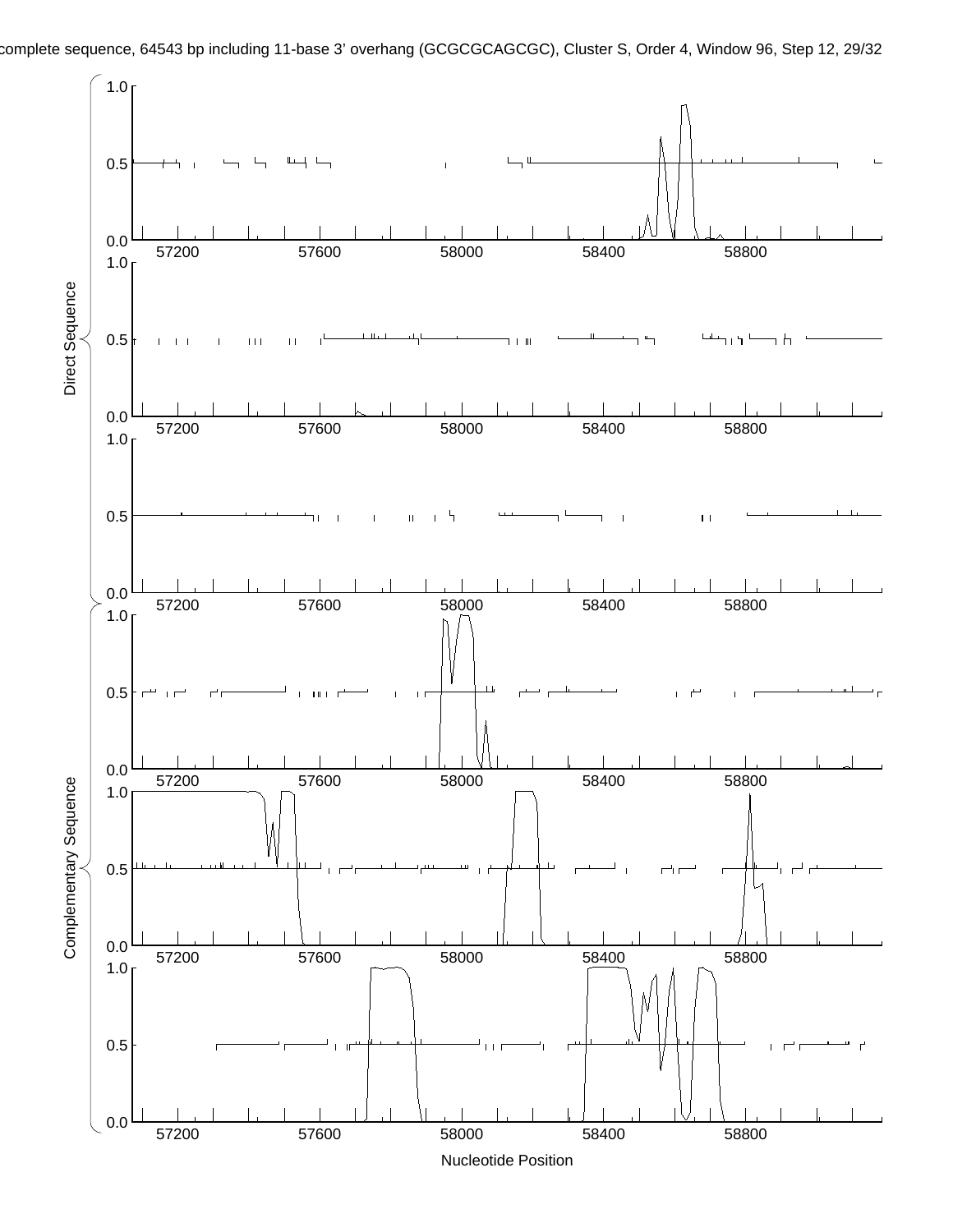

Nucleotide Position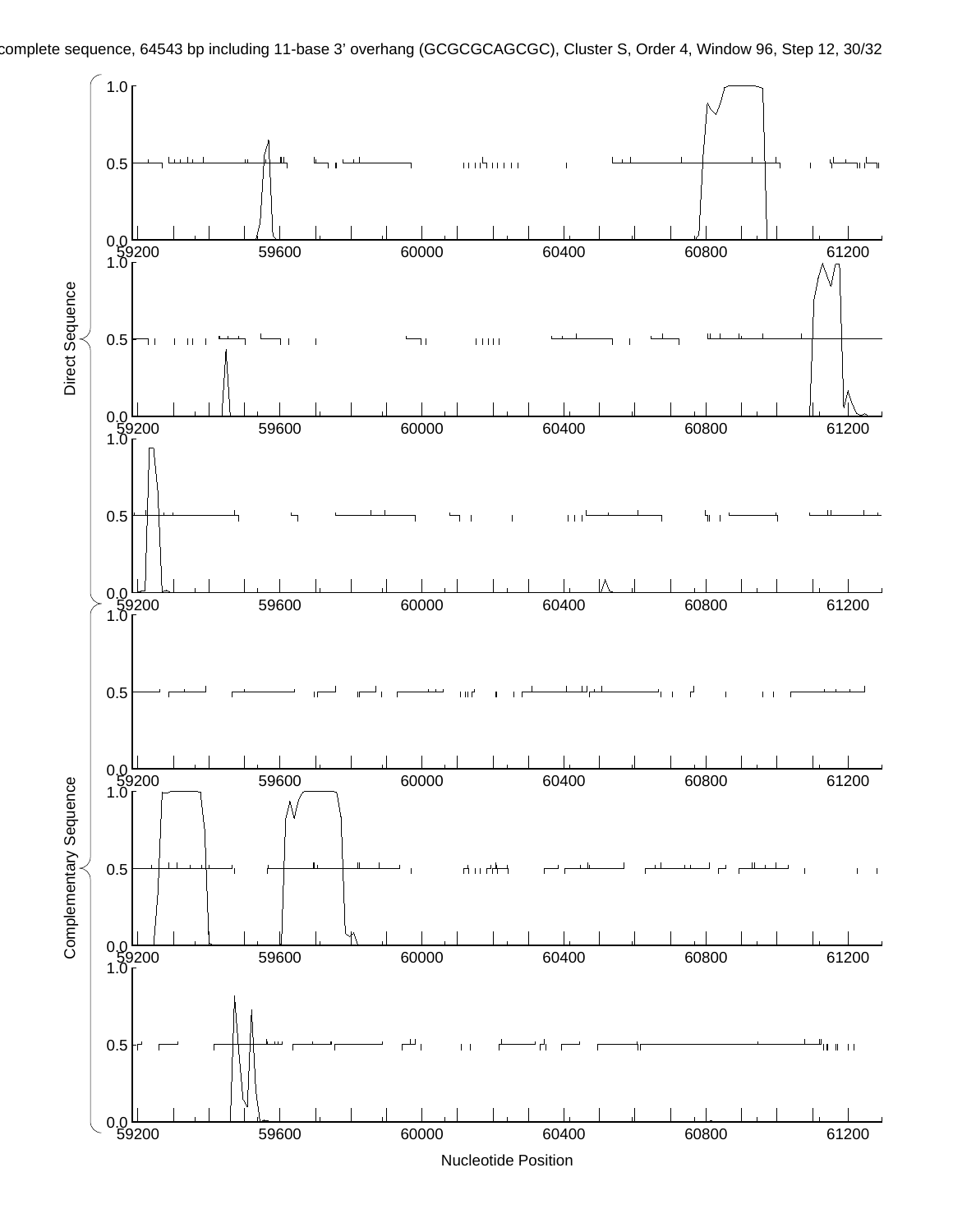